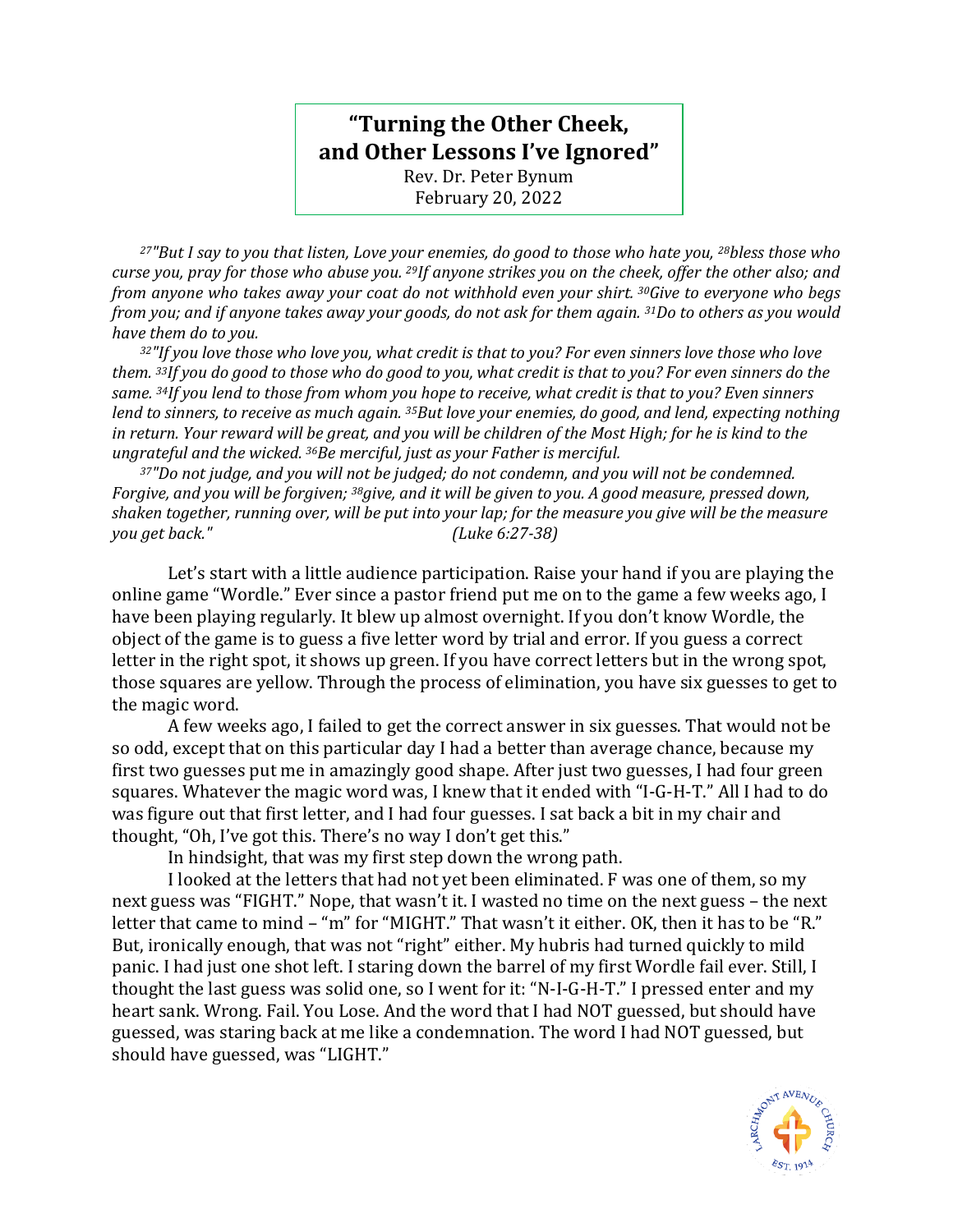And the thought came to me immediately -- how ironic, how tragic even, that a preacher had not thought of that. In the beginning, God said "Let there be LIGHT," and there was LIGHT. Jesus said, "I am the LIGHT of the world." The "LIGHT" shines in the darkness, and the darkness cannot overcome it. I use that word a lot in my line of work, but it had not come to mind. And to add insult to injury, just look what had come to mind: MIGHT… RIGHT… FIGHT… NIGHT.

And then I had another thought.

Maybe it's just me... but I don't think it's just me... isn't it easier for us to go to those darker places first? Is that our typical reflex? When the pressure is on, when we are being confronted or challenged, what are we more likely to see – the NIGHT, or the LIGHT? When our backs are against the wall, is it easier for us to embrace the concept of MIGHT makes RIGHT? When we are frightened or hurt, does our initial instinct prompt us to FIGHT? Why isn't the LIGHT our first choice more often?

That Wordle failure came flooding back to me as I began to study this passage from Luke. In Matthew's gospel, this teaching of Jesus is part of what we know as the "Sermon on the Mount." Luke calls it the "Sermon on the Plain." Either way, whether it was uttered on hilly terrain or on a flat grassy meadow, these lessons are some of the most difficult in all of scripture. They are difficult because they go against so much of what we are taught, so much of what we consider to be "common sense." If someone hits you, you hit them back. If someone hates you, you hate them back. If someone wrongs you, go out and get yourself some revenge. It is basic playground justice, and we learn it at a young age. Stand up and fight back, Stick up for yourself or people will roll over you.

Would you not agree that those strategies come more easily and naturally than what Jesus calls his disciples to do? The world tells us to take an eye for an eye, to counter-punch a punch, to even the score when someone hurts us. But Jesus doubles down on love as the only strategy for living, even to the point of saying "*If anyone strikes you on the cheek, turn the other one so they can hit that one too. If someone asks you for something, always give it to them. If they steal something from you, don't worry about it. Love your enemies… bless those who curse you… pray for people who abuse you. Always lead with love, no matter what.*"

And maybe it's just me… but I don't think it's just me… it seems a lot easier to choose *might*, to defend my *rights*, to stand up and *fight* day and *night*. We say we choose Jesus, we say we want to follow Jesus, but how often, when push comes to shove, do we really choose *light*?

There is a longstanding debate within the church that focuses on the Sermon on the Mount, or the Sermon on the Plain, whatever language we use to reference these very difficult lessons of Jesus. No one disputes that the ethical bar of these rules is extremely high. That is not the question. The question that gets debated is whether God really expects us to do these things. What Jesus is teaching sounds a lot like perfection, and as human beings we will never be perfect, at least not on this side of heaven. So, some argue that, even as Jesus preached these things, Jesus knew that we could never live up to these standards. They suggest that Jesus taught these things not to show us what to do, but rather to prove to us of what we will *never be able* to do. These laws are important because they push us into the arms of God's grace, because we will never be holy enough, righteous enough, or perfect enough to make it over the wall unless God is there to pull us over.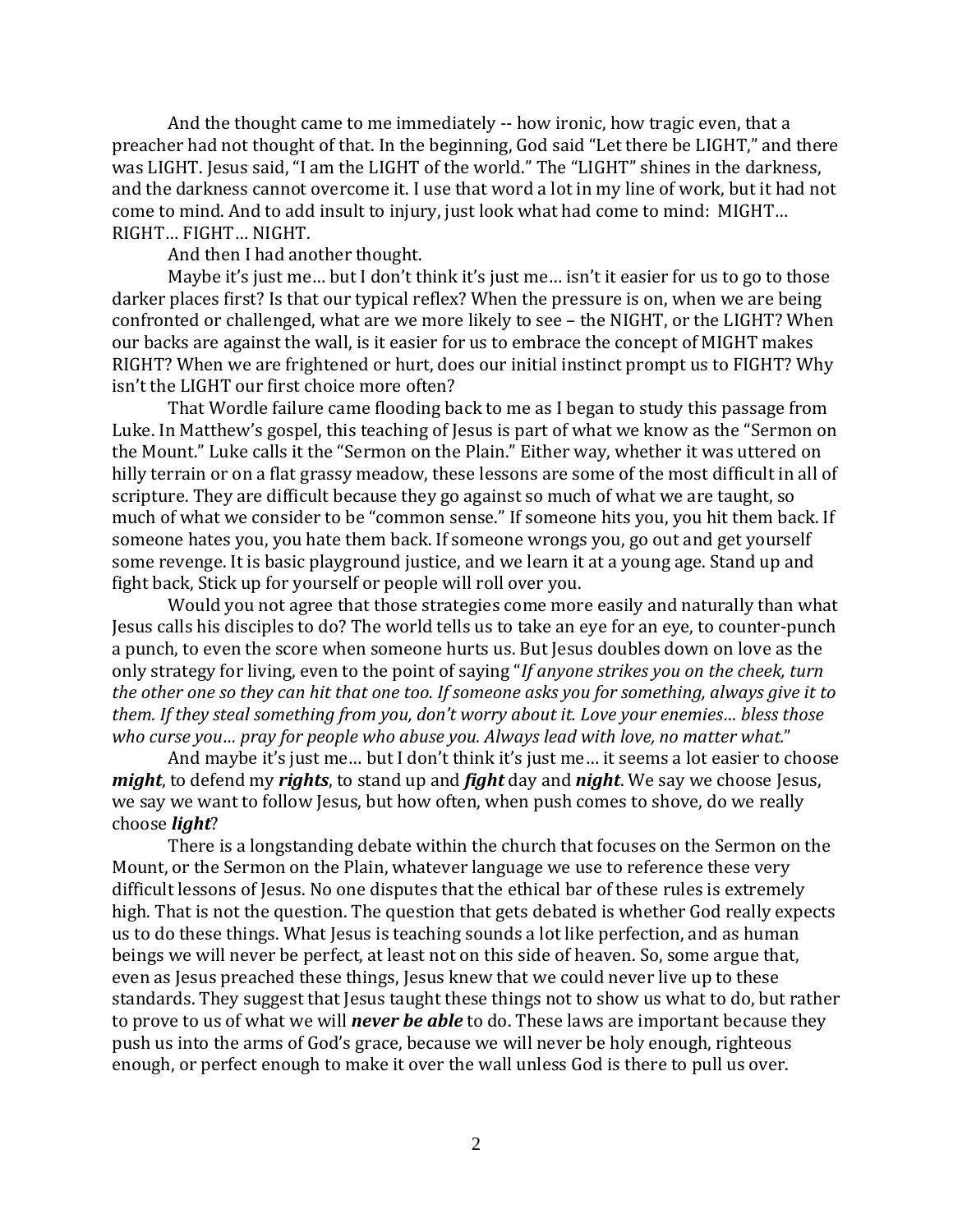Let me explain it this way. In my first semester of law school, our criminal law professor took great pains to teach us that there is a difference between thinking about doing something bad and actually doing that bad thing. An act may be criminal, but if a person does not really intend to do the harm, then it is not technically a crime. The Latin legal term is *mens rea*, or "guilty mind." So, one person may kill another person, but if it was an accident, or if he didn't really mean to do it, if he didn't have a guilty mind about it, then it might be bad or unfortunate, but what happened was not "murder."

What Jesus did was to flip that whole concept on its ear. Before the Sermon on the Plain, before a person was labeled a criminal, they had to both do an act AND have a guilty mind. You could think about a bad act and not do it. You could do a bad act and not really mean it. If you didn't do both, you were clean in the eyes of the law. After the Sermon on the Plain, it didn't matter if you actually did the thing or not. In order to be guilty, all you had to do is think about it. After that, in the eyes of heaven a "guilty mind" is all it took.

And maybe it's just me… but I don't think it's just me… if God really expects that level of righteousness from us – the kind of righteousness where it's not even OK to think about hitting someone back… the kind of righteousness that doesn't even duck to avoid a second punch… if that's the wall that we have to cross to get into heaven, then I'm worried that I may never get there. That kind of purity and goodness seems superhuman to me… or, to use the words of the psalmist, it is "*so high that I cannot attain it*."<sup>1</sup> So, you see, this question is no small thing. Does God really expect us to act this way? Are these actual rules? Or are they more like symbols, signposts, lessons meant to direct our attention to the kind of holiness we can expect and admire in God, but never realistically expect from ourselves?

I've thought about this question a lot over the years, and all of my pondering has really only led me to two things I can say with some confidence. The first is that the height, length, width, and depth of God's grace are shockingly immense. God's capacity to love, to forgive, to seek us out, and to save us from ourselves is greater than we can imagine, so great, in fact, that there is "*nothing in all of creation*" that can separate us from God's love. So, even as we struggle to forgive those who have wronged us, to love those who have been cruel to us, to show restraint and mercy to those who would never show restraint or mercy to us – even as we fail to get over this high wall again and again… God will keep on claiming us and loving us, simply because that is who God is. That good news is the first thing.

The second thing is tougher. As much as I want to say, "Don't worry about it…" as much as I may want to believe that Jesus does not expect us to actually accomplish these holy assignments… I cannot say that. First of all, it just seems too easy. More importantly, though, if we were to say that these laws of love are not actual rules, if we claim that they do not really apply to us, then aren't we basically saying that what we do, how we act, does not matter? Can we really say that the way we choose to live as children of God does not matter? No, we cannot say that. How we live does matter. How we choose to love others and treat others and forgive others does matter.

But the biggest reason that we cannot dismiss these rules is that Jesus himself lived up to them. Not in theory, not metaphorically, but literally, in the flesh, he did them all. When his face got hit repeatedly, he turned his other cheek for additional blows. When the people turned on him and became his enemies, he never stopped loving them, even the ones who lied about him, even the ones who accused him of things he had not done, even

<sup>1</sup> Psalm 139:6.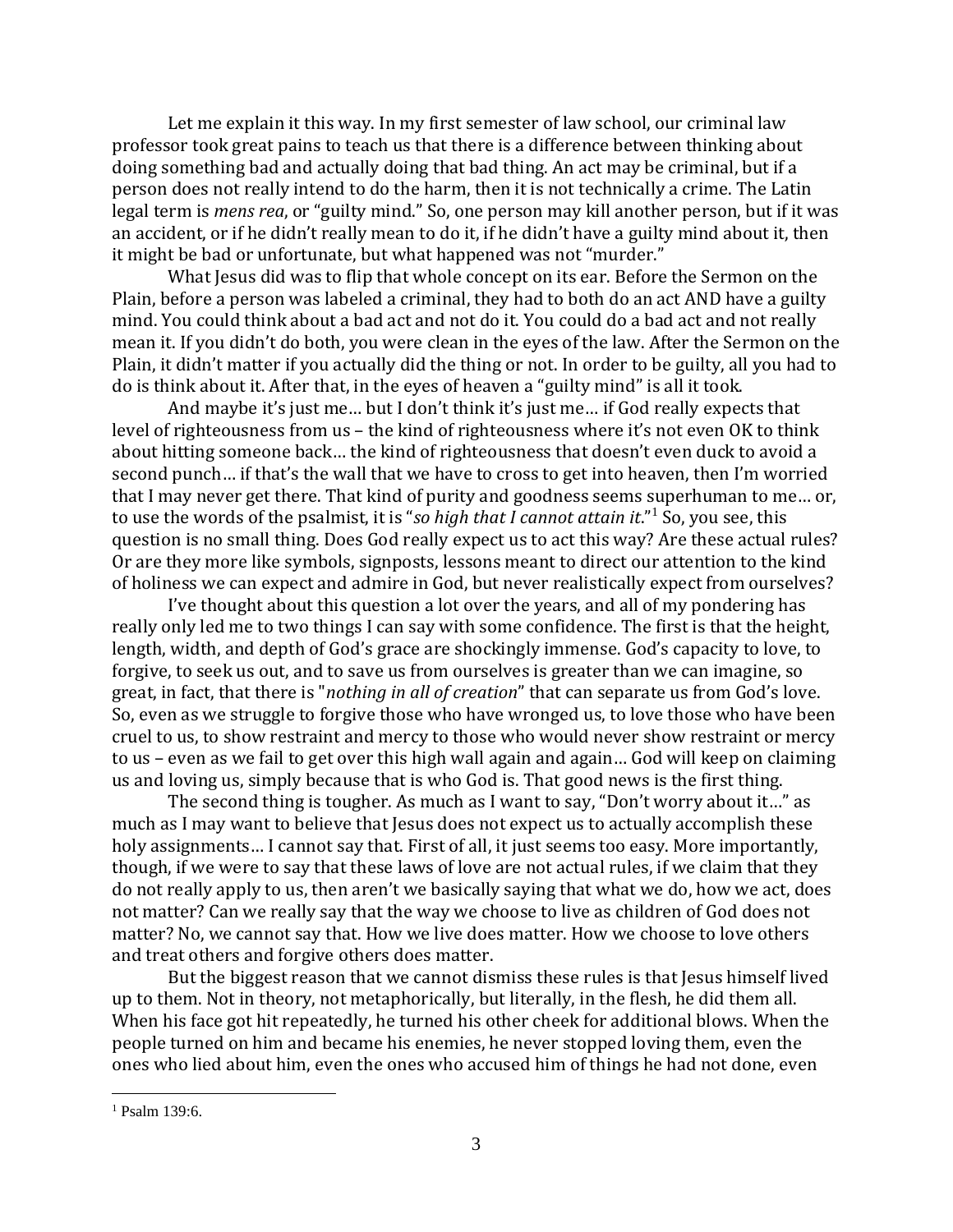the ones who nailed him to a cross. Right up to the moment of his painful death, he was still praying for them, all of them, saying "*Father, forgive them; for they do not know what they are doing.*" <sup>2</sup> How can we, in good conscience, deign to give ourselves a free pass, or dare to suggest that these holy rules do not say what they mean and mean what they say?

Many of you are old enough to remember the Aaron Sorkin drama "The West Wing." I loved that show, and one of the episodes that I remember best was called "Take this Sabbath Day." The plot revolves around a man on death row. There were all kinds of problems with his conviction, mostly technical stuff, but the Supreme Court had refused to stay the execution. The one and only remaining chance for the defense was to appeal to the White House for a last minute stay. It is Sunday night, and the execution is scheduled to take place exactly one minute after midnight. Time is running out, and the President, Jed Bartlett, is struggling mightily with himself. Personally, he is an opponent of the death penalty, both on ethical grounds and spiritual grounds. As a politician, however, he feels the tremendous weight of public opinion, the vast majority of Americans who feel that justice has been done, and that this criminal should receive the capital punishment assigned by the courts.

In the final scene, the President's parish priest, Father Cavanaugh, comes for a private audience in the Oval Office. In the midst of his crisis of faith, it was the only place President Bartlett had to turn. After some pleasantries, the priest asks for clarification on an important detail. "I don't know how to address you," he says. "Would you prefer Jed or Mr. President?"

"To be honest, I'd prefer Mr. President. There are certain decisions I have to make while I am in this room… do I send troops into harm's way… which fatal disease gets the most research money. It's helpful in those situations not to think of yourself as the man, but as the office."

"Then Mr. President it is."

Bartlett then begins to explain how his staff had looked for a reason to stop the execution, to find some political cover for that decision – a technicality, or evidence of racism.

"So your staff spent the weekend looking for a way out," the priest asked, "like the kid in right field who doesn't want the ball to get hit to him?"

"I looked for a way out," the President said. "I really did."

And while the priest clearly had compassion for Jed Bartlett the person, there was no real escape from the fact that Jed Bartlett the President was making a choice. The President has the power to save that prisoner's life, and the man could make that happen. Even in that moment, he could make that happen. That was all that really needed to be said. Everything else was just rationalization – the same kind of rationalization that we all do when we tell ourselves that Jesus can't really want us to love that enemy, or turn our other cheek to that person's fist.

At that moment, the president looks down at his wristwatch. The hour and minute hands are already pointing directly to 12, and we watch the last few clicks as the second hand turns to join them. It is the stroke of midnight, literally the last minute. But the President lets the minute pass.

<sup>2</sup> Luke 23:34.